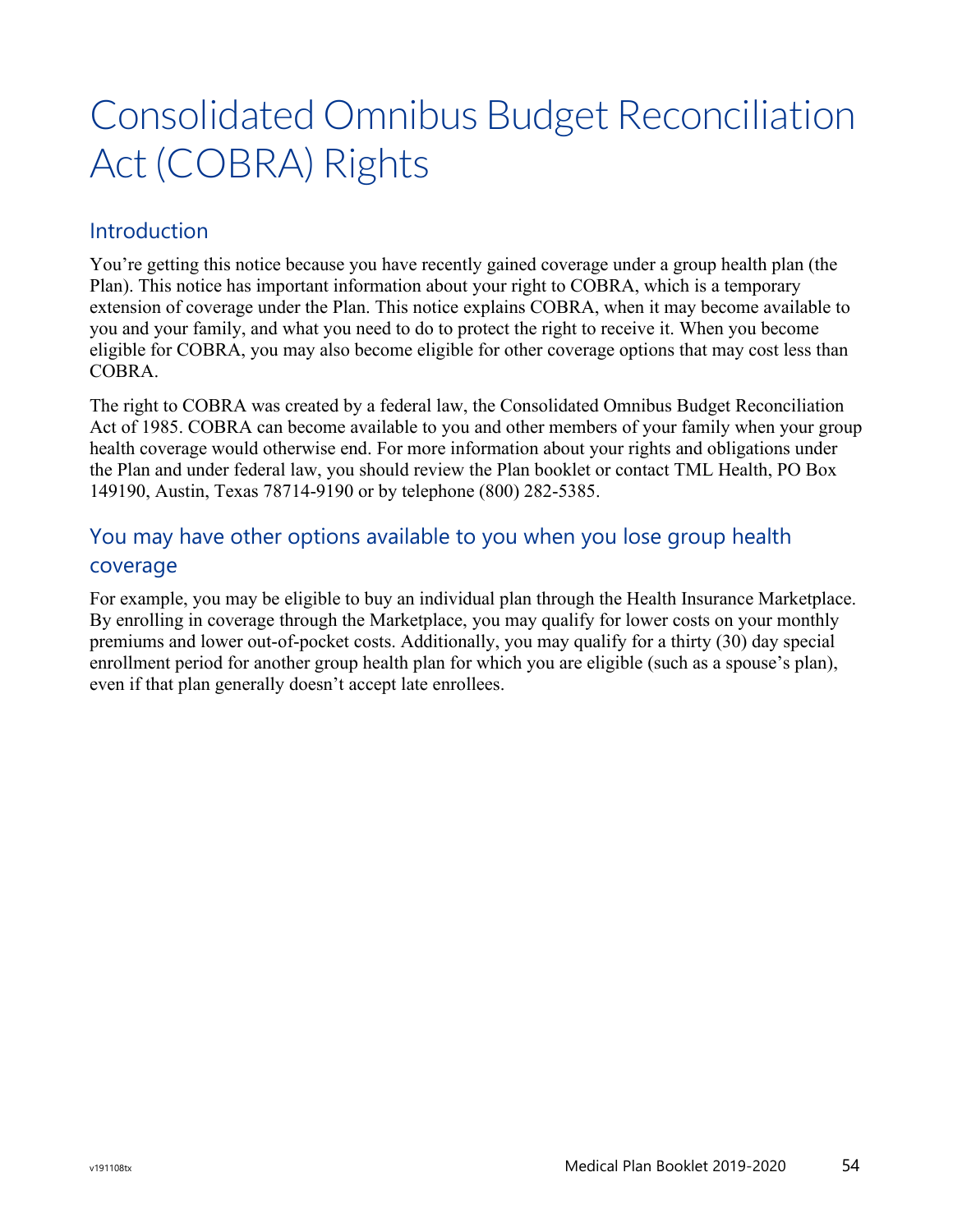### What is COBRA?

COBRA is a continuation of Plan coverage when it would otherwise end because of a life event. This is also called a "qualifying event." Specific qualifying events are listed later in this notice. After a qualifying event, COBRA must be offered to each person who is a "qualified beneficiary." You, your spouse, and your dependent children could become qualified beneficiaries if coverage under the Plan is lost because of the qualifying event. Under the Plan, qualified beneficiaries who elect COBRA may be required to pay for coverage depending on the policy of your Employer.

If you're an employee, you'll become a qualified beneficiary if you lose your coverage under the Plan because of either one of the following qualifying events:

- 1. Your hours of employment are reduced; or
- 2. Your employment ends for any reason other than your gross misconduct.

If you're the spouse of the employee, you'll become a qualified beneficiary if you lose your coverage under the Plan because of any of the following qualifying events:

- 1. Your spouse dies;
- 2. Your spouse's hours of employment are reduced;
- 3. Your spouse's employment ends for any reason other than his or her gross misconduct;
- 4. Your spouse becomes entitled to Medicare benefits (under Part A, Part B and/or Part C); or
- 5. You become divorced or legally separated from your spouse.

Your dependent children will become qualified beneficiaries if they lose coverage under the Plan because of any of the following qualifying events:

- 1. The parent-employee dies;
- 2. The parent-employee's hours of employment are reduced;
- 3. The parent-employee's employment ends for any reason other than his or her gross misconduct;
- 4. The parent-employee becomes entitled to Medicare benefits (Part A, Part B and/or Part C);
- 5. The parents become divorced or legally separated; or
- 6. The child stops being eligible for coverage under the Plan as a "dependent child."

Any decision of whether you were terminated because of gross misconduct will be made by the Employer. The Employer may not change its decision on whether or not a termination was for gross misconduct later than the forty-fifth  $(45<sup>th</sup>)$  day after the date employment terminated or the date a COBRA election notice was mailed to you, whichever is earlier. Any determination of gross misconduct shall be based on events that occurred prior to the termination of employment.

Sometimes, filing a proceeding in bankruptcy under Title 11 of the United States Code can be a qualifying event. If a proceeding in bankruptcy is filed with respect to your Employer, and that bankruptcy results in the loss of coverage for any retired employee covered under the Plan, the retired employee will become a qualified beneficiary. The retired employee's spouse, surviving spouse, and dependent children will also become qualified beneficiaries if bankruptcy results in the loss of their coverage under the Plan.

Please note that COBRA does not include any life benefits. If you had voluntary life coverage, you may convert it to an individual policy within thirty-one (31) days of your qualifying event. Contact your Employer's human resources office for more information and conversion forms.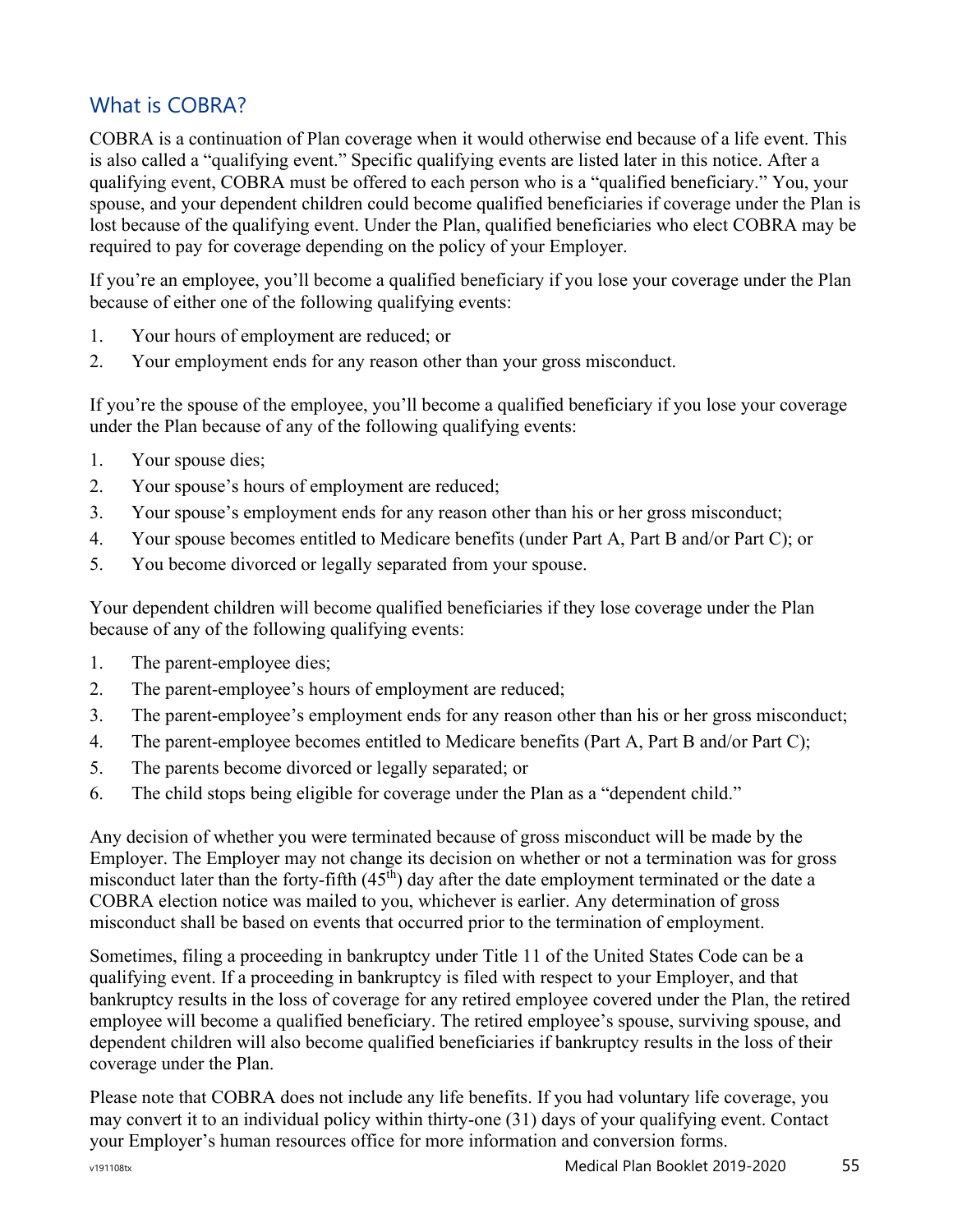#### When is COBRA available?

The Plan will offer COBRA to qualified beneficiaries only after we have been notified that a qualifying event has occurred. The Employer must notify us of the following qualifying events:

- 1. The end of employment or reduction of hours of employment;
- 2. Death of the employee;
- 3. Commencement of a proceeding in bankruptcy with respect to the employer; or
- 4. Your becoming entitled to Medicare benefits (under Part A, Part B and/or Part C).

### You must give notice of some Qualifying Events

For all other qualifying events (divorce or legal separation of you and spouse or a dependent child's losing eligibility for coverage as a dependent child), you must notify us within sixty (60) days after the qualifying event occurs. You must provide notice to: TML Health, PO Box 149190, Austin, Texas 78714-9190 or by telephone (800) 282-5385.

#### How is COBRA provided?

Once we receive notice that a qualifying event has occurred, COBRA will be offered to each of the qualified beneficiaries. Each qualified beneficiary will have an independent right to elect COBRA. You may elect COBRA on behalf of your spouse, and parents may elect COBRA on behalf of their children.

COBRA is a temporary continuation of coverage. When the qualifying event is the death of the employee, your becoming entitled to Medicare benefits (Part A, Part B and/or Part C), your divorce or legal separation, or a dependent child's losing eligibility as a dependent child, COBRA lasts for up to a total of thirty-six (36) months. When the qualifying event is the end of the employment or reduction of the your hours of employment, and you became entitled to Medicare benefits less than eighteen (18) months before the qualifying event, COBRA for qualified beneficiaries other than you lasts until thirty-six (36) months after the date of Medicare entitlement. For example, if you become entitled to Medicare eight (8) months before the date on which your employment terminates, COBRA for your spouse and children can last up to thirty-six (36) months after the date of Medicare entitlement, which is equal to twenty-eight (28) months after the date of the qualifying event (thirty-six (36) months minus eight (8) months). Otherwise, when the qualifying event is the end of employment or reduction of your hours of employment, COBRA generally lasts for only up to a total of eighteen (18) months. There are three (3) ways in which this eighteen (18) month period of COBRA can be extended.

### Active Duty Reservists extension of COBRA

If covered by the Plan as an employee at the time of call to active duty, active duty reservists or guard members and their covered dependents can maintain eligibility on the Plan for up to twenty-four (24) months as prescribed by and subject to the terms and conditions of the Uniformed Services Employment and Reemployment Rights Act (USERRA). The date on which your absence begins is the qualifying event for COBRA to be offered to the reservist or guard member.

If a firefighter or police officer is called to active duty for any period, the Employer must continue to maintain any health, dental, or life coverage received on the date the firefighter or police officer was called to active military duty until the Employer receives written instructions from the firefighter or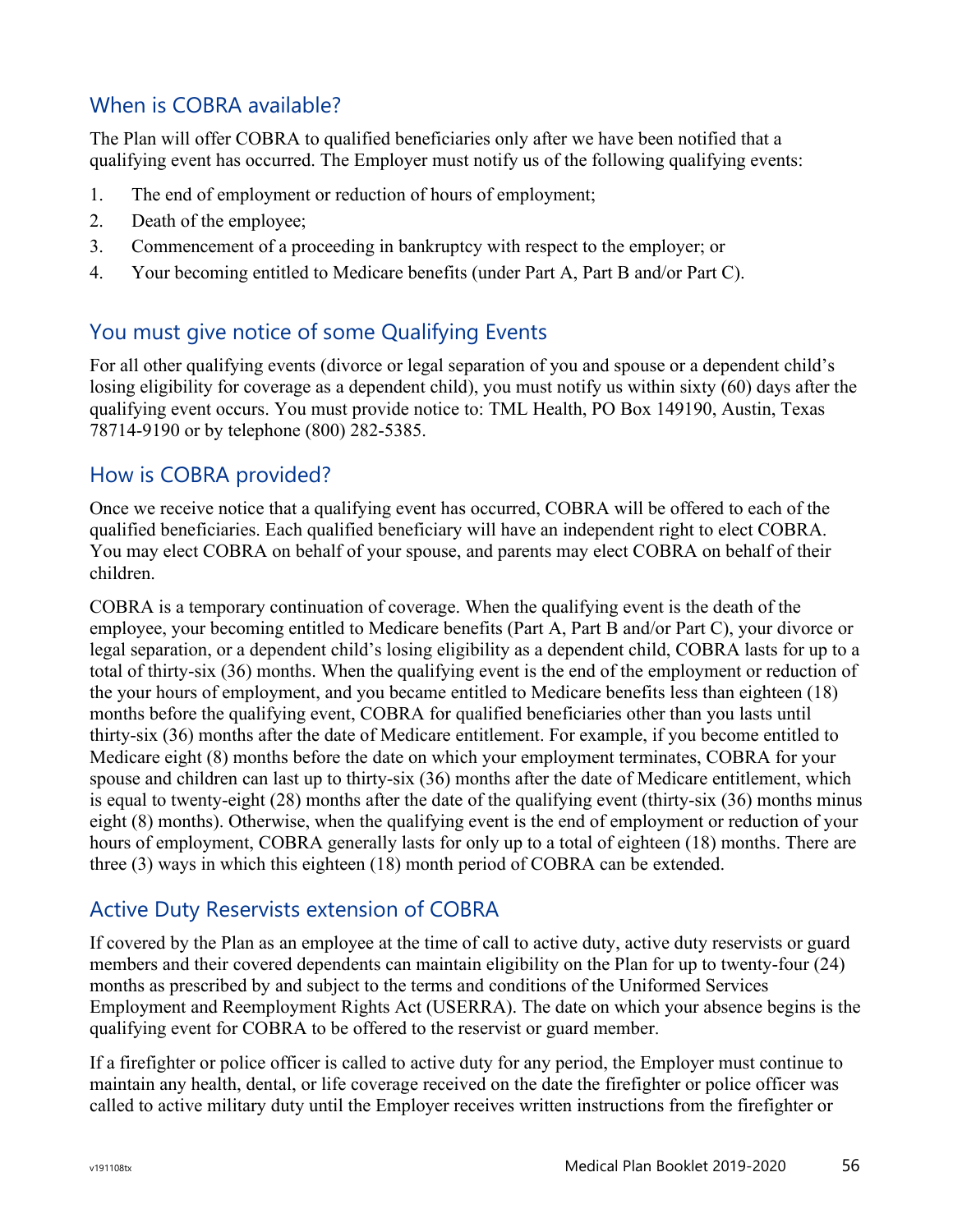police officer to change or discontinue the coverage. Such instruction shall be provided no later than sixty (60) days following the Qualifying Event.

If no such instruction is given, then coverage will terminate on the sixty-first  $(61<sup>st</sup>)$  day, which shall then become the Qualifying Event for COBRA purposes. Eligibility will meet or exceed requirements of USERRA and/or regulatory compliance.

In administering this coverage, we will follow the time guidelines of COBRA under 42 U.S.C.A.300bb-1 *et seq*. To qualify for this coverage, you must give written notice to the Employer within sixty (60) days of the qualifying event. The Employer member must notify us that you have been called to active duty and submit a copy of the Employer member's active reservist policy to us.

#### Disability extension of COBRA

If you or anyone in your family covered under the Plan is determined by Social Security to be disabled and you notify us within sixty (60) days of that determination, you and your entire family may be entitled to receive up to an additional eleven (11) months of COBRA for a total maximum of twentynine (29) months. The disability must start at some time before the sixtieth (60<sup>th</sup>) day of COBRA and must last at least until the end of the eighteen (18) or twenty-four (24) month period of COBRA. You may contact us about a disability determination at PO Box 149190, Austin, Texas 78714-9190 or by telephone (800) 282-5385.

## Second Qualifying Event extension of COBRA

If your family experiences another qualifying event while receiving eighteen (18) or twenty-four (24) months of COBRA, the spouse and dependent children in your family can get up to eighteen (18) additional months of COBRA, for a maximum of thirty-six (36) months, if we are properly notified about the second qualifying event. This extension may be available to the spouse and any dependent children getting COBRA if you, as the employee or former employee, dies, becomes entitled to Medicare benefits (Part A, Part B and/or Part C), gets divorced or legally separated, or if the dependent child stops being eligible under the Plan as a dependent child. This extension is available only if the second qualifying event would have caused the spouse or dependent child to lose coverage under the Plan had the first qualifying event not occurred.

### Are there other coverage options besides COBRA?

Yes. Instead of enrolling in COBRA, there may be other coverage options for you and your family through the Health Insurance Marketplace, Medicaid, or other group health plan coverage options (such as a spouse's plan) through what is called a "special enrollment period." Some of these options may cost less than COBRA. You can learn more about many of these options at [www.healthcare.gov.](http://www.healthcare.gov/)

### Adding dependents

If you are a COBRA participant, you have the same rights to add dependents to your COBRA as an active covered employee. For example, you may add dependents to your COBRA within thirty-one (31) days of marriage or sixty (60) days of the birth, adoption or placement for adoption of a child. Also, you may add dependents to your COBRA during your Employer's Open Enrollment. However, these dependents who were not covered under the Plan before your qualifying event occurred are not qualified beneficiaries and do not have individual COBRA rights, except for children added within sixty (60) days of birth, adoption, or placement for adoption. Children added to your COBRA within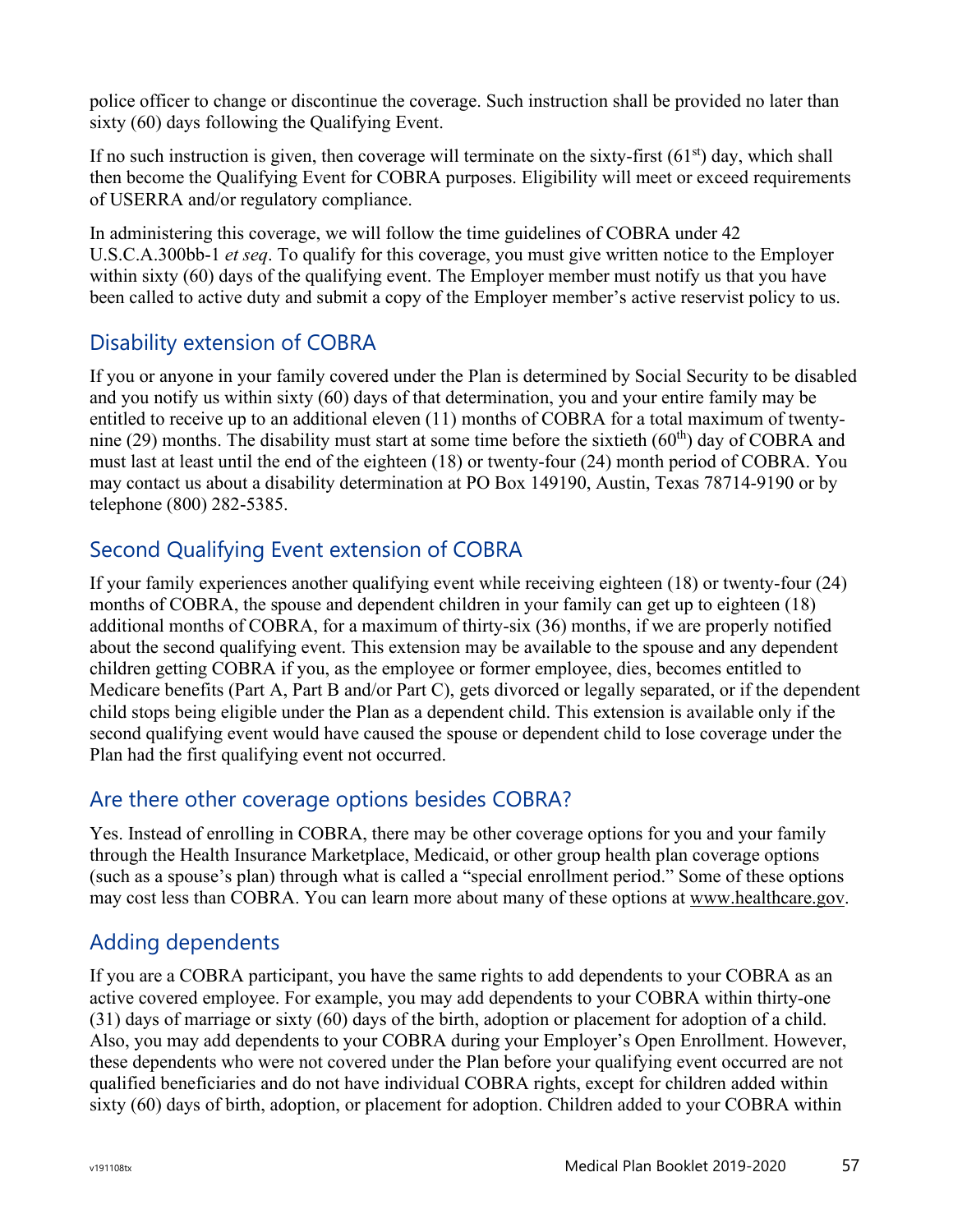sixty (60) days of birth, adoption, or placement for adoption are qualified beneficiaries and have their own COBRA rights.

#### When COBRA coverage ends

Coverage will terminate on the **earliest** of:

- 1. the end of the month you voluntarily drop coverage;
- 2. the last day for which any required COBRA contribution is made;
- 3. the date the required period of COBRA expires;
- 4. the date you become covered under another group plan, (If you were covered by another health plan before electing COBRA, including Medicare (under Part A, Part B, or Part C), coverage under that plan does not affect your eligibility for COBRA.);
- 5. the date you become entitled to Medicare; or
- 6. the date the former Employer no longer provides group coverage to any other employees.

Once a Retiree moves to COBRA and COBRA terminates, the Retiree is not eligible for our Retiree benefits. Please refer to the COBRA section of this booklet for more information.

COBRA is the legal obligation of your Employer and not us. Once your Employer terminates coverage, any notices of qualifying events should be sent to your Employer who has the responsibility to notify your COBRA administrator.

#### If you have questions

Questions concerning your Plan or your COBRA rights should be addressed to the contact or contacts identified below. State and local government employees seeking more information about their rights under COBRA, the Health Insurance Portability and Accountability Act (HIPAA), and other laws affecting group health plans can contact the U.S. Department of Health and Human Services' Centers for Medicare and Medicaid Services at:

- [www.cms.gov/CCIIO/Programs-and-Initiatives/Other-Insurance-](http://www.cms.gov/CCIIO/Programs-and-Initiatives/Other-Insurance-Protections/cobra_fact_sheet.html)[Protections/cobra\\_fact\\_sheet.html;](http://www.cms.gov/CCIIO/Programs-and-Initiatives/Other-Insurance-Protections/cobra_fact_sheet.html) or
- [www.cms.gov/CCIIO/Resources/Forms-Reports-and-Other-Resources/index.html#COBRA](https://www.cms.gov/CCIIO/Resources/Forms-Reports-and-Other-Resources/index.html#COBRA)

### Keep your plan informed of address changes

In order to protect your family's rights, you should keep us informed of any changes in addresses of family members. You should also keep a copy, for your records, of any notices you send to your Employer and us.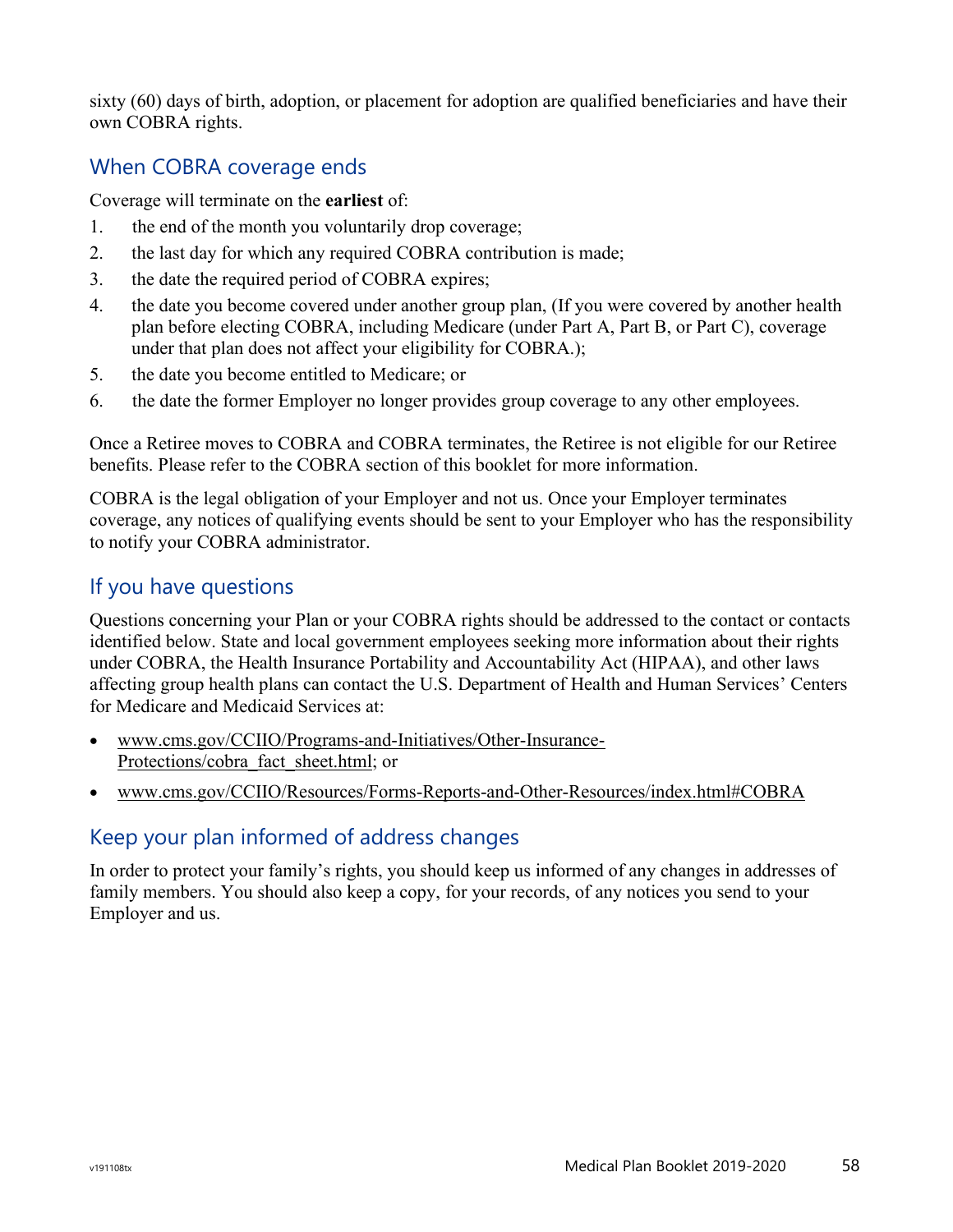#### **NORTH CENTRAL TEXAS COUNCIL OF GOVERNMENTS Deduction Schedule Effective 01/01/2020 - 12/31/2020**

#### **Insurance Premiums**

|                       | <b>Monthly</b> |        | <b>Monthly</b>  |        | <b>Monthly</b>     |        | <b>Monthly</b> |        | Semi Wkly      |        | Semi Wkly      |        | Semi Wkly      |        |
|-----------------------|----------------|--------|-----------------|--------|--------------------|--------|----------------|--------|----------------|--------|----------------|--------|----------------|--------|
|                       | <b>Actual</b>  |        | <b>Employee</b> |        | <b>P/T (30) EE</b> |        | P/T (20) EE    |        | F/T EE         |        | P/T (30) EE    |        | P/T (20) EE    |        |
| <b>Medical Plan</b>   | Cost           |        | Cost            |        | <b>10% Cost</b>    |        | 25% Cost       |        | <b>Premium</b> |        | <b>Premium</b> |        | <b>Premium</b> |        |
| Employee              | \$<br>820.30   |        | No Cost         |        | \$                 | 82.02  | \$<br>205.08   |        | No Cost        |        | \$             | 41.01  | \$             | 102.54 |
| Spouse                | \$             | 844.90 | \$              | 422.44 | \$                 | 422.44 | \$             | 422.44 | \$             | 211.22 | \$             | 211.22 | \$             | 211.22 |
| Child(ren)            | \$             | 623.42 | \$              | 311.70 | \$                 | 311.70 | \$             | 311.70 | \$             | 155.85 | \$             | 155.85 | \$             | 155.85 |
| Family                | \$1,349.58     |        | \$              | 674.78 | \$                 | 674.78 | \$             | 674.78 | \$             | 337.39 | \$             | 337.39 | \$             | 337.39 |
|                       |                |        |                 |        |                    |        |                |        |                |        |                |        |                |        |
| <b>Dental Plan</b>    |                |        |                 |        |                    |        |                |        |                |        |                |        |                |        |
| Employee              | \$             | 37.64  | No Cost         |        | \$                 | 3.76   | \$             | 9.40   | No Cost        |        | \$             | 1.88   | \$             | 4.70   |
| Spouse                | \$             | 39.62  | \$              | 19.80  | \$                 | 19.80  | \$             | 19.80  | \$             | 9.90   | \$             | 9.90   | \$             | 9.90   |
| Child(ren)            | \$             | 43.58  | \$              | 21.78  | \$                 | 21.78  | \$             | 21.78  | \$             | 10.89  | \$             | 10.89  | \$             | 10.89  |
| Family                | \$<br>77.90    |        | \$              | 38.94  | \$                 | 38.94  | \$             | 38.94  | \$             | 19.47  | \$             | 19.47  | \$             | 19.47  |
|                       |                |        |                 |        |                    |        |                |        |                |        |                |        |                |        |
| <b>Vision Plan</b>    |                |        |                 |        |                    |        |                |        |                |        |                |        |                |        |
| Employee              | \$<br>9.00     |        | No Cost         |        | \$                 | 0.90   | \$             | 2.24   | No Cost        |        | \$             | 0.45   | \$             | 1.12   |
| Family                | \$             | 18.00  | \$              | 18.00  | \$                 | 18.00  | \$             | 18.00  | \$             | 9.00   | \$             | 9.00   | \$             | 9.00   |
| <b>Dependent Life</b> | \$             | 2.76   | \$              | 2.76   | \$                 | 2.76   | \$             | 2.76   | \$             | 1.38   | \$             | 1.38   | \$             | 1.38   |

**Optional Life Coverage** - Maximum is 3 times annual salary or \$300,000 (whichever is less)

| Age of Employee | <b>Cost Per Thousand</b> |
|-----------------|--------------------------|
| Under 30        | \$0.061                  |
| 30-34           | \$0.069                  |
| 35-39           | \$0.100                  |
| 40-44           | \$0.130                  |
| 45-49           | \$0.198                  |
| 50-54           | \$0.332                  |
| 55-59           | \$0.595                  |
| 60-64           | \$0.913                  |
| 65-69           | \$1.513                  |
| 70 & over       | \$2.431                  |

*NOTE: Coverage is effective on your date of hire and ends the last day of the month of termination.* 

#### **Long-term Care**

Deductions taken on the first check of the month.

#### **Pre-paid Legal/LegalShield**

Deductions taken on the first check of the month.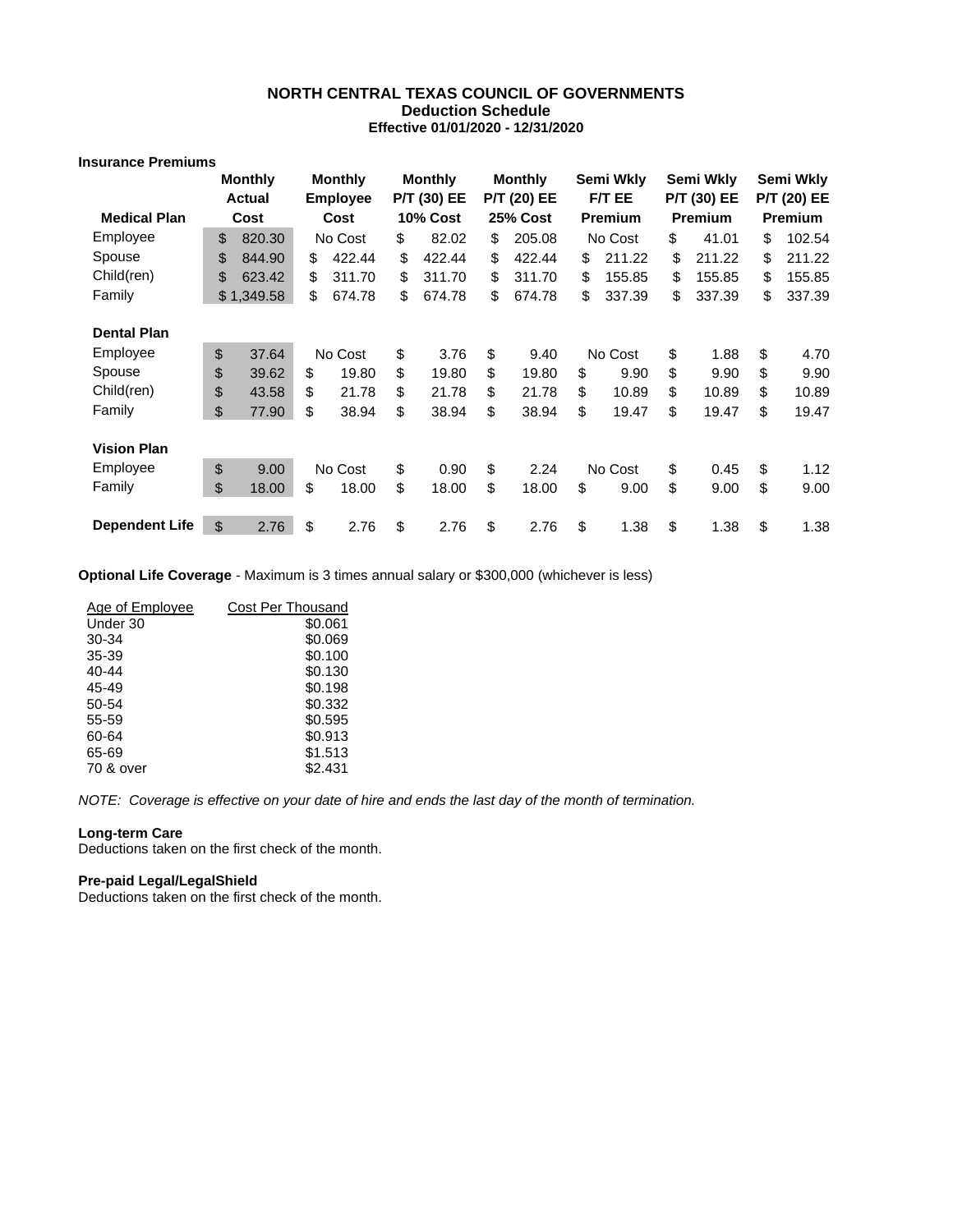#### **COBRA COC Enrollment and Checklist Form**

|                                                                              |                                                      |                         |                     |                                                                                                              |  |      |    | <b>Employer</b>                                                                                                                                                                                                                                                                                                                                                                                                                                             |  |                      |                                                               | Please Note: COBRA Continuation of Coverage does not include any Life/AD&D/PAI/LTD/STD/EAP benefits.<br>Life Insurance may be converted to an individual policy within 31 days of loss of coverage. |                                                                            |                                 |                                                                                                                                                                                  |                         |  |  |
|------------------------------------------------------------------------------|------------------------------------------------------|-------------------------|---------------------|--------------------------------------------------------------------------------------------------------------|--|------|----|-------------------------------------------------------------------------------------------------------------------------------------------------------------------------------------------------------------------------------------------------------------------------------------------------------------------------------------------------------------------------------------------------------------------------------------------------------------|--|----------------------|---------------------------------------------------------------|-----------------------------------------------------------------------------------------------------------------------------------------------------------------------------------------------------|----------------------------------------------------------------------------|---------------------------------|----------------------------------------------------------------------------------------------------------------------------------------------------------------------------------|-------------------------|--|--|
|                                                                              |                                                      |                         |                     |                                                                                                              |  |      |    |                                                                                                                                                                                                                                                                                                                                                                                                                                                             |  |                      |                                                               |                                                                                                                                                                                                     |                                                                            |                                 |                                                                                                                                                                                  |                         |  |  |
|                                                                              |                                                      | Social/Member ID #      |                     |                                                                                                              |  |      |    | Participant Last Name                                                                                                                                                                                                                                                                                                                                                                                                                                       |  |                      | <b>First Name</b>                                             |                                                                                                                                                                                                     |                                                                            | MI                              |                                                                                                                                                                                  | Coverage Effective Date |  |  |
|                                                                              |                                                      |                         |                     |                                                                                                              |  |      |    | <b>EMPLOYEE COVERAGE INFORMATION AND MAILING ADDRESS</b>                                                                                                                                                                                                                                                                                                                                                                                                    |  |                      |                                                               |                                                                                                                                                                                                     |                                                                            |                                 |                                                                                                                                                                                  |                         |  |  |
|                                                                              |                                                      |                         |                     |                                                                                                              |  |      |    |                                                                                                                                                                                                                                                                                                                                                                                                                                                             |  |                      |                                                               |                                                                                                                                                                                                     |                                                                            |                                 |                                                                                                                                                                                  |                         |  |  |
|                                                                              | Medical<br>$\Box$ Dental<br>$\Box$ Vision            |                         |                     | Street                                                                                                       |  |      |    |                                                                                                                                                                                                                                                                                                                                                                                                                                                             |  |                      | City                                                          |                                                                                                                                                                                                     |                                                                            | State                           | Zip Code                                                                                                                                                                         |                         |  |  |
| $\Box$ Flex<br>Preferred Contact Phone #<br>$\Box$ HRA                       |                                                      |                         |                     |                                                                                                              |  |      |    |                                                                                                                                                                                                                                                                                                                                                                                                                                                             |  |                      |                                                               | E-mail                                                                                                                                                                                              |                                                                            |                                 |                                                                                                                                                                                  |                         |  |  |
|                                                                              |                                                      |                         |                     |                                                                                                              |  |      |    | Employee Social/Member ID #<br>If participant is not the Employee, please complete:                                                                                                                                                                                                                                                                                                                                                                         |  |                      |                                                               |                                                                                                                                                                                                     |                                                                            | <b>Employee Name</b>            |                                                                                                                                                                                  |                         |  |  |
| Dependent<br>Alternate<br>Street<br>Address                                  |                                                      |                         |                     |                                                                                                              |  | City |    |                                                                                                                                                                                                                                                                                                                                                                                                                                                             |  |                      |                                                               | Zip Code<br>State                                                                                                                                                                                   |                                                                            |                                 |                                                                                                                                                                                  |                         |  |  |
|                                                                              |                                                      | <b>QUALIFYING EVENT</b> |                     |                                                                                                              |  |      |    |                                                                                                                                                                                                                                                                                                                                                                                                                                                             |  |                      |                                                               |                                                                                                                                                                                                     |                                                                            |                                 |                                                                                                                                                                                  |                         |  |  |
|                                                                              |                                                      |                         |                     |                                                                                                              |  |      |    | $\Box$ Divorce                                                                                                                                                                                                                                                                                                                                                                                                                                              |  |                      |                                                               |                                                                                                                                                                                                     |                                                                            |                                 |                                                                                                                                                                                  |                         |  |  |
|                                                                              |                                                      |                         | Reduction in Hours  | Termination of Employment                                                                                    |  |      |    | Dependent No Longer Eligible                                                                                                                                                                                                                                                                                                                                                                                                                                |  |                      |                                                               |                                                                                                                                                                                                     | Date of Qualifying Event<br>$\Box$ Military Call-Up                        |                                 |                                                                                                                                                                                  |                         |  |  |
|                                                                              |                                                      |                         |                     |                                                                                                              |  |      |    |                                                                                                                                                                                                                                                                                                                                                                                                                                                             |  |                      |                                                               |                                                                                                                                                                                                     |                                                                            |                                 |                                                                                                                                                                                  |                         |  |  |
|                                                                              |                                                      |                         |                     | DEPENDENT/SPOUSE COVERAGE INFORMATION<br>* Only the dependents listed below will have the coverage selected. |  |      |    | $\star$ A person who is an enrolled eligible employee shall not be considered as an eligible dependent.                                                                                                                                                                                                                                                                                                                                                     |  |                      |                                                               |                                                                                                                                                                                                     | co = court ordered health coverage                                         |                                 | Relation to Employee Code: s = spouse; nc = natural child; ac = adopted child;<br>$sc = step$ child; $fc = foster$ child; $gc = grandchild$ ; $lg = legal$ guardian/conservator; |                         |  |  |
|                                                                              | Select<br>Coverage<br>Last Name<br><b>First Name</b> |                         |                     |                                                                                                              |  |      | MI | Sex<br>Date of Birth                                                                                                                                                                                                                                                                                                                                                                                                                                        |  | Social<br>Security # | Lives with<br>Employee                                        | coverage? If yes, who?                                                                                                                                                                              | Is someone other than the employee<br>legally obligated to carry dependent | Relation to<br>Employee<br>Code |                                                                                                                                                                                  |                         |  |  |
|                                                                              | $\Box$ Medical<br>$\Box$ Dental<br>$\Box$ Vision     |                         |                     |                                                                                                              |  |      |    |                                                                                                                                                                                                                                                                                                                                                                                                                                                             |  |                      |                                                               |                                                                                                                                                                                                     | $\Box$ Yes<br>$\Box$ No                                                    |                                 |                                                                                                                                                                                  |                         |  |  |
| ப                                                                            | Medical<br>$\Box$ Dental<br>$\Box$ Vision            |                         |                     |                                                                                                              |  |      |    |                                                                                                                                                                                                                                                                                                                                                                                                                                                             |  |                      |                                                               |                                                                                                                                                                                                     | $\Box$ Yes<br>$\Box$ No                                                    |                                 |                                                                                                                                                                                  |                         |  |  |
|                                                                              | $\Box$ Medical<br>$\Box$ Dental<br>$\Box$ Vision     |                         |                     |                                                                                                              |  |      |    |                                                                                                                                                                                                                                                                                                                                                                                                                                                             |  |                      |                                                               |                                                                                                                                                                                                     | $\Box$ Yes<br>$\Box$ No                                                    |                                 |                                                                                                                                                                                  |                         |  |  |
| □<br>П                                                                       | $\Box$ Medical<br>Dental<br>Vision                   |                         |                     |                                                                                                              |  |      |    |                                                                                                                                                                                                                                                                                                                                                                                                                                                             |  |                      |                                                               |                                                                                                                                                                                                     | $\Box$ Yes<br>$\Box$ No                                                    |                                 |                                                                                                                                                                                  |                         |  |  |
|                                                                              | $\Box$ Medical<br>$\Box$ Dental<br>Vision            |                         |                     |                                                                                                              |  |      |    |                                                                                                                                                                                                                                                                                                                                                                                                                                                             |  |                      |                                                               |                                                                                                                                                                                                     | $\Box$ Yes<br>$\Box$ No                                                    |                                 |                                                                                                                                                                                  |                         |  |  |
| □                                                                            | Medical<br>Dental<br>$\Box$ Vision                   |                         |                     |                                                                                                              |  |      |    |                                                                                                                                                                                                                                                                                                                                                                                                                                                             |  |                      |                                                               |                                                                                                                                                                                                     | $\Box$ Yes<br>∐ No                                                         |                                 |                                                                                                                                                                                  |                         |  |  |
|                                                                              |                                                      |                         |                     | * If dependent/spouse has other coverage, state Carrier:                                                     |  |      |    |                                                                                                                                                                                                                                                                                                                                                                                                                                                             |  |                      |                                                               |                                                                                                                                                                                                     |                                                                            | <b>Effective Date:</b>          |                                                                                                                                                                                  |                         |  |  |
|                                                                              |                                                      |                         |                     |                                                                                                              |  |      |    |                                                                                                                                                                                                                                                                                                                                                                                                                                                             |  |                      |                                                               | days of the coverage effective date or dependent/spouse eligibility and claims will be placed on hold. Supporting documentation must be submitted to IEBP.                                          |                                                                            |                                 | If you are adding a dependent for the first time, you attest that you will submit Enrollment within 31 days of hire, and supporting documentation for the dependent within 60    |                         |  |  |
|                                                                              | Dependent                                            |                         |                     |                                                                                                              |  |      |    |                                                                                                                                                                                                                                                                                                                                                                                                                                                             |  |                      | Supporting Documentation (required for dependent eligibility) |                                                                                                                                                                                                     |                                                                            |                                 |                                                                                                                                                                                  |                         |  |  |
|                                                                              | Spouse                                               |                         |                     |                                                                                                              |  |      |    | Marriage Certificate, or Certificate of Informal Marriage (issued by county clerk's office) or Joint Tax Return                                                                                                                                                                                                                                                                                                                                             |  |                      |                                                               |                                                                                                                                                                                                     |                                                                            |                                 |                                                                                                                                                                                  |                         |  |  |
| Natural Child - to attained age 26<br>$\Box$ Step Child – to attained age 26 |                                                      |                         |                     |                                                                                                              |  |      |    | <b>Birth Certificate</b><br><b>Birth Certificate</b><br>PLUS Marriage Certificate, or Joint Tax Return, or Certificate of Informal Marriage (issued by county clerk's office) (verification that<br>the Employee is married to the child(ren's) parent)<br>PLUS Divorce Decree (signed by Judge), or Custodial Orders (signed by Judge), or Attorney General (AG) Orders to determine who is<br>ordered to carry coverage on child(ren) for claims purposes |  |                      |                                                               |                                                                                                                                                                                                     |                                                                            |                                 |                                                                                                                                                                                  |                         |  |  |
|                                                                              |                                                      |                         |                     | Adopted/Foster/Other Child - to attained age 26                                                              |  |      |    |                                                                                                                                                                                                                                                                                                                                                                                                                                                             |  |                      |                                                               |                                                                                                                                                                                                     |                                                                            |                                 | Birth Certificate and Court Issued Adoption/Foster/Legal Guardianship/Conservatorship Documents (signed by Judge)                                                                |                         |  |  |
|                                                                              |                                                      |                         | Incapacitated Child | Grandchild - to attained age 26                                                                              |  |      |    |                                                                                                                                                                                                                                                                                                                                                                                                                                                             |  |                      | Birth Certificate and Social Security Disability Document     | Birth Certificate, Tax Records, or Legal Guardianship/Conservatorship Documents (signed by Judge)                                                                                                   |                                                                            |                                 |                                                                                                                                                                                  |                         |  |  |
|                                                                              |                                                      |                         |                     |                                                                                                              |  |      |    |                                                                                                                                                                                                                                                                                                                                                                                                                                                             |  |                      |                                                               |                                                                                                                                                                                                     |                                                                            |                                 |                                                                                                                                                                                  |                         |  |  |